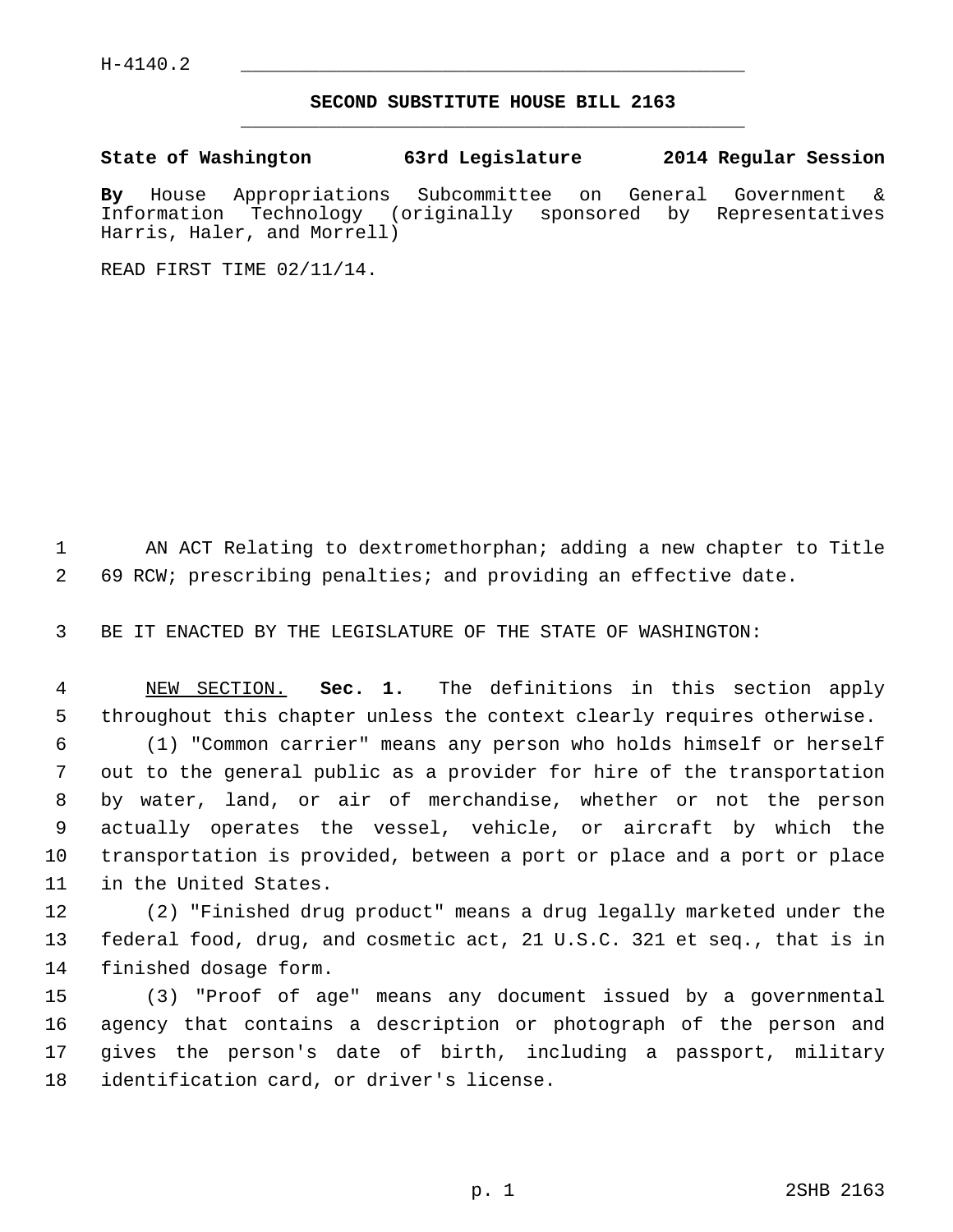1 (4) "Unfinished dextromethorphan" means dextromethorphan in any 2 form, compound, mixture, or preparation that is not a drug in finished 3 dosage form.

 4 NEW SECTION. **Sec. 2.** (1) A person making a retail sale of a 5 finished drug product containing any quantity of dextromethorphan must 6 require and obtain proof of age from the purchaser before completing 7 the sale, unless from the purchaser's outward appearance the person 8 making the sale would reasonably presume the purchaser to be twenty- 9 five years of age or older.

10 (2) It is unlawful for any:

11 (a) Commercial entity to knowingly or willfully sell or trade a 12 finished drug product containing any quantity of dextromethorphan to a 13 person less than eighteen years of age; or

14 (b) Person who is less than eighteen years of age to purchase a 15 finished drug product containing any quantity of dextromethorphan;

16 (3)(a) Any manufacturer, distributor, or retailer whose employee or 17 representative, during the course of the employee's or representative's 18 employment or association with that manufacturer, distributor, or 19 retailer sells or trades dextromethorphan in violation of subsection 20 (2)(a) of this section must be given a written warning by a law 21 enforcement agency for the first offense. For any subsequent offense, 22 the manufacturer, distributor, or retailer is guilty of a class 1 civil 23 infraction as provided in RCW 7.80.120, except for any manufacturer, 24 distributor, or retailer who demonstrates a good faith effort to comply 25 with the requirements of this chapter.

26 (b) Any employee or representative of a manufacturer, distributor, 27 or retailer who, during the course of the employee's or 28 representative's employment or association with that manufacturer, 29 distributor, or retailer sells or trades dextromethorphan in violation 30 of subsection (2)(a) of this section must be given a written warning by 31 a law enforcement agency for the first offense. For any subsequent 32 offense, the employee or representative is guilty of a class 1 civil 33 infraction as provided in RCW 7.80.120.

34 (c) Any person who purchases dextromethorphan in violation of 35 subsection (2)(b) of this section must be given a written warning by a 36 law enforcement agency for the first offense. For any subsequent